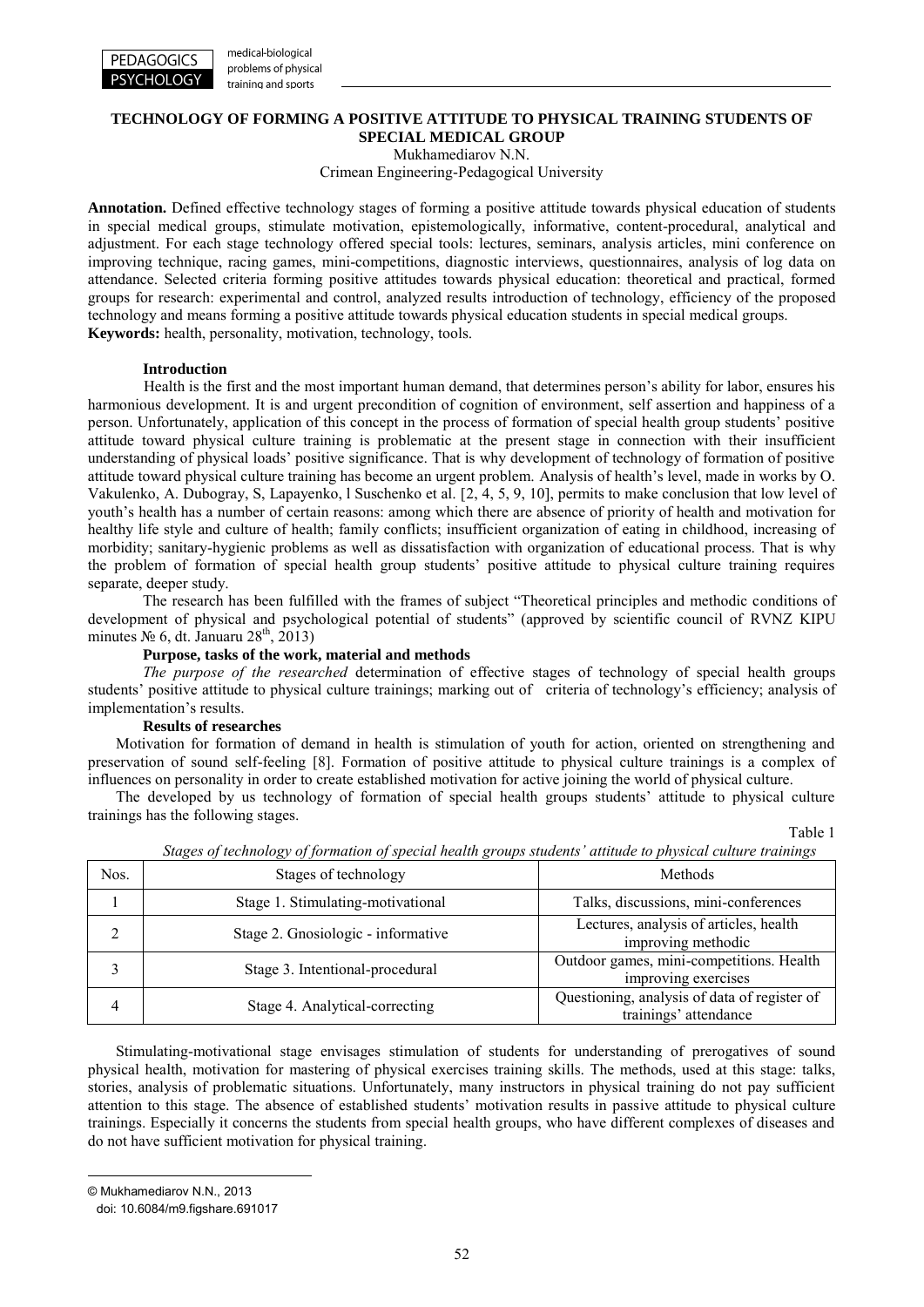

For realization of gnosiologic informative stage we organized seminars for familiarizing with basic principles of physical health, discussions of problems in order to determine the possibilities of health improvement. Alternating health improving methodic also were presented.

Main ideas of this stage rest on humanistic concepts of the past and, first of all, on those, which were presented to the world by Ancient Greece. To them philosophy of Olympics is rated and connected with it idea of honest, noble competitiveness in sportsmen's competitions at Olympic Games. They were main sports event of all times and nations. Every Olympic Games became a national festival, a certain kind of congress for governors and philosophers, contest of sculptors and poets. Olympiads ennobled people, because they reflected world vision, in which the first place was taken by cult of spirit and body perfection, idealizing of harmoniously developed person- thinker and athlete [3,7].

Intentional-procedural stage stipulated involving students in physical culture training through outdoor games, improvised "Olympic competitions" and mastering of exercises of alternating health improving methodic.

In opinion of K. Abulkhanova-Slavska, a person solves problem of arranging, comparing of objective and subjective factors of activity with the help of activity [1].

Analytical-correcting stage permitted to carry out analysis and correction of implementation's results of technology of special health group students' positive attitude to physical culture formation.

Criteria of positive attitude to physical culture trainings are theoretical and practical:

– theoretical – knowledge of history of physical culture development; hygiene and prevention from diseases, influence of harmful habits, connection of psychic state with the state of body, skill in taking care of body, in correct eating, regime of work and leisure;

– practical – skillfulness in correct fulfillment of physical exercises, understanding of significance of every exercise and how they influence on organism's state;

At concluding stage of experiment the following tasks were solved:

– studying of level of formation of positive attitude to physical culture training;

– analysis of influence of physical culture trainings' traditional organization on formation of positive attitude to them;

The stages of concluding part of experiment were as follows:

– theoretical researching – determination of theoretical material of problem's study from different aspects of philosophical, sociological, psychological and pedagogical knowledge; application of literature analysis methods, observation;

– diagnostic and problematic – selection of complex of diagnostic material, working out of questionnaires, determination of experimental and control groups, processing of results, determination of problem and tasks of research, determination of the purpose of research, formulating of hypothesis concerning the results of formation experiment;

– organizational – development of technology of positive attitude to physical culture trainings formation;

– purpose- motivated – transition period between concluding and formation stages of experiment – formation of motivation sets.

Concluding stage of experiment covered 160 students. The data of concluding experiment witness about mainly middle and low levels of formation of positive attitude to physical culture trainings. It is explained by the absence of steady motivation. There is no complex organization of educational process, the role of physical health in professional preparation is underestimated, no attention is paid to increasing of variety of active forms for formation of special health groups students' positive attitude to physical culture trainings.

At formation stage of experiment, in the process of physical culture trainings, technology of formation of special health groups' students' positive attitude to physical culture was implemented. Two groups were formed: experimental (45 students) and control (45 students).

The final stage of experiment implied generalization of current and total data of diagnostic methodic (analysis of attendance, progress at trainings and questioning), which reflect dynamic of changes of positive attitude to physical culture formation levels.

Table 2

Comparative table of levels of formation of positive attitude to physical culture by two group models before *and after experiment in %.*

| Formation levels | Before experiment |      | After experiment |      | Increment (in $\%$ ) of formation<br>levels $(FL)$ |  |
|------------------|-------------------|------|------------------|------|----------------------------------------------------|--|
|                  |                   |      |                  |      |                                                    |  |
| High             |                   |      |                  | 29,7 |                                                    |  |
| Middle           | 24.9              | 24.5 | 25.7             | 48.5 | 0.8                                                |  |
| Low              | 66,6              | 66.9 | 65.1             |      |                                                    |  |

#### **Summary**

Results of the research prove that technology of formation of positive attitude to physical culture trainings is effective and necessary condition for complex development of personality, formation of integral world vision concerning healthy life style, creative realization in surrounding world.